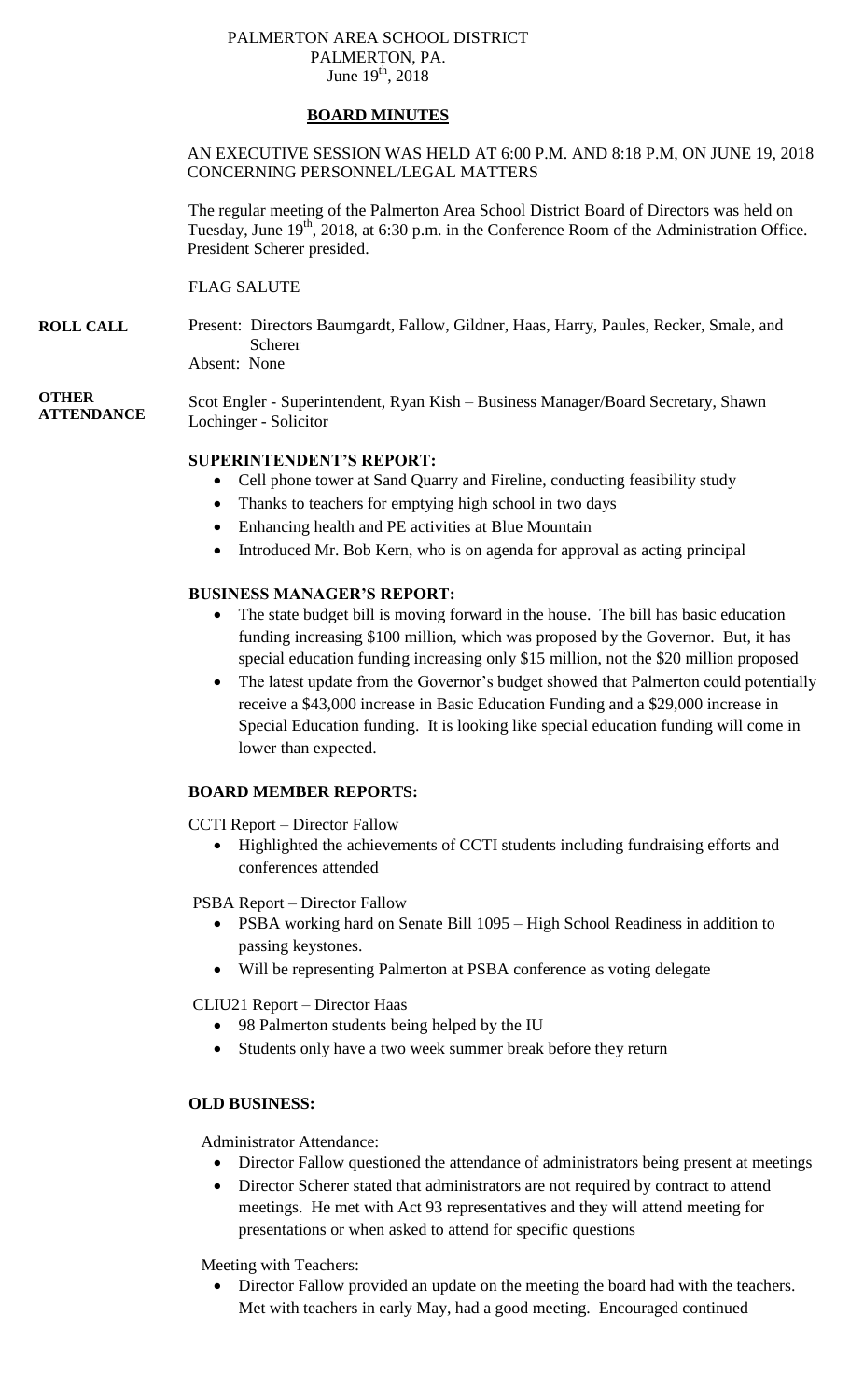|                                                           | Security:<br>Director Fallow discussed early school year in-service training<br>Director Baumgardt discussed strengthening security through policy, ensuring that all<br>$\bullet$<br>doors are locked in the buildings. Conducting research into safety policies.      |  |  |  |
|-----------------------------------------------------------|-------------------------------------------------------------------------------------------------------------------------------------------------------------------------------------------------------------------------------------------------------------------------|--|--|--|
| <b>PUBLIC</b><br><b>COMMENT ON</b><br><b>AGENDA ITEMS</b> | PUBLIC PARTICIPATION:                                                                                                                                                                                                                                                   |  |  |  |
|                                                           | <b>Bruce Reiner:</b><br>Concerned with the tax increase on the proposed budget.                                                                                                                                                                                         |  |  |  |
|                                                           | Pat Frank<br>Expressed concerns about the Head Field Hockey coaching position.                                                                                                                                                                                          |  |  |  |
| <b>APPROVED</b><br><b>CONSENT</b><br><b>AGENDA</b>        | Director Haas moved, seconded by Director Smale that the Board of Directors of the<br>Palmerton Area School District approves the following consent agenda.                                                                                                             |  |  |  |
|                                                           | Aye Votes: All Directors Present.<br>Nay Votes: None. Motion Carried                                                                                                                                                                                                    |  |  |  |
|                                                           | <b>CONSENT AGENDA</b>                                                                                                                                                                                                                                                   |  |  |  |
| <b>MINUTES</b>                                            | <b>MEETING MINUTES:</b><br>Approve the minutes from the May 15, 2018 meeting.                                                                                                                                                                                           |  |  |  |
| <b>FINANCIAL</b><br><b>REPORTS</b>                        | APPROVAL OF FINANCIAL REPORTS FOR DISTRICT ACCOUNTS:                                                                                                                                                                                                                    |  |  |  |
|                                                           | Approve the financial reports listed below:<br><b>TREASURER'S REPORTS</b><br><b>ACCOUNTS PAYABLE</b><br><b>BUDGET TRANSFERS</b>                                                                                                                                         |  |  |  |
|                                                           | <b>FISCAL:</b>                                                                                                                                                                                                                                                          |  |  |  |
| <b>ACCTS PAYABLE</b><br><b>PAYMENT</b><br><b>RELEASE</b>  | Approve the Superintendent & Business Manager to make and release payments for the<br>remaining June and July accounts payable.                                                                                                                                         |  |  |  |
| <b>BUDGET</b><br><b>TRANSFERS</b>                         | Approve all budget transfers for fiscal year ending June 30, 2018 in order to comply with audit<br>requirements. The Board will be provided with an itemized listing of all required budget<br>transfers upon completion of the 2017-2018 audit.                        |  |  |  |
| <b>LETTER OF</b><br><b>AGREEMENT</b>                      | Approve the Letter of Agreement between the Carbon-Monroe-Pike Drug and Alcohol<br>commission, Inc. for their Drug and Alcohol Primary Prevention and Sap/Intervention Services<br>2018-2019 at a cost not to exceed \$14,000. This provides 2 days of services weekly. |  |  |  |
| <b>STUDENT</b><br><b>DRIVER</b><br><b>PROGRAM</b>         | Approve the Student Driver Education Program Agreement with CLIU 21, effective July 1,<br>2018 through June 30, 2019.                                                                                                                                                   |  |  |  |
| <b>MUSIC</b><br><b>CONTRACT</b>                           | Approve the Music Theatre International Contract/License Agreement for the performance of<br>Mamma Mia scheduled for April 2019.                                                                                                                                        |  |  |  |
| <b>INSURANCE</b>                                          | Approve the 2018-19 workers compensation coverage through CM Regent at an estimated<br>cost of \$124,258.                                                                                                                                                               |  |  |  |
|                                                           | Approve the athletic insurance coverage through Axis Insurance Company for the period of<br>August 6, 2018 to August 5, 2019 at a cost of \$35,706 with primary excess coverage over<br>\$100.                                                                          |  |  |  |

communication

June 19, 2018

Approve voluntary student accident coverage through Axis Insurance Company for the period of August 6, 2018 to August 5, 2019 for a 24-hour wrap around rate of \$75.00, benefits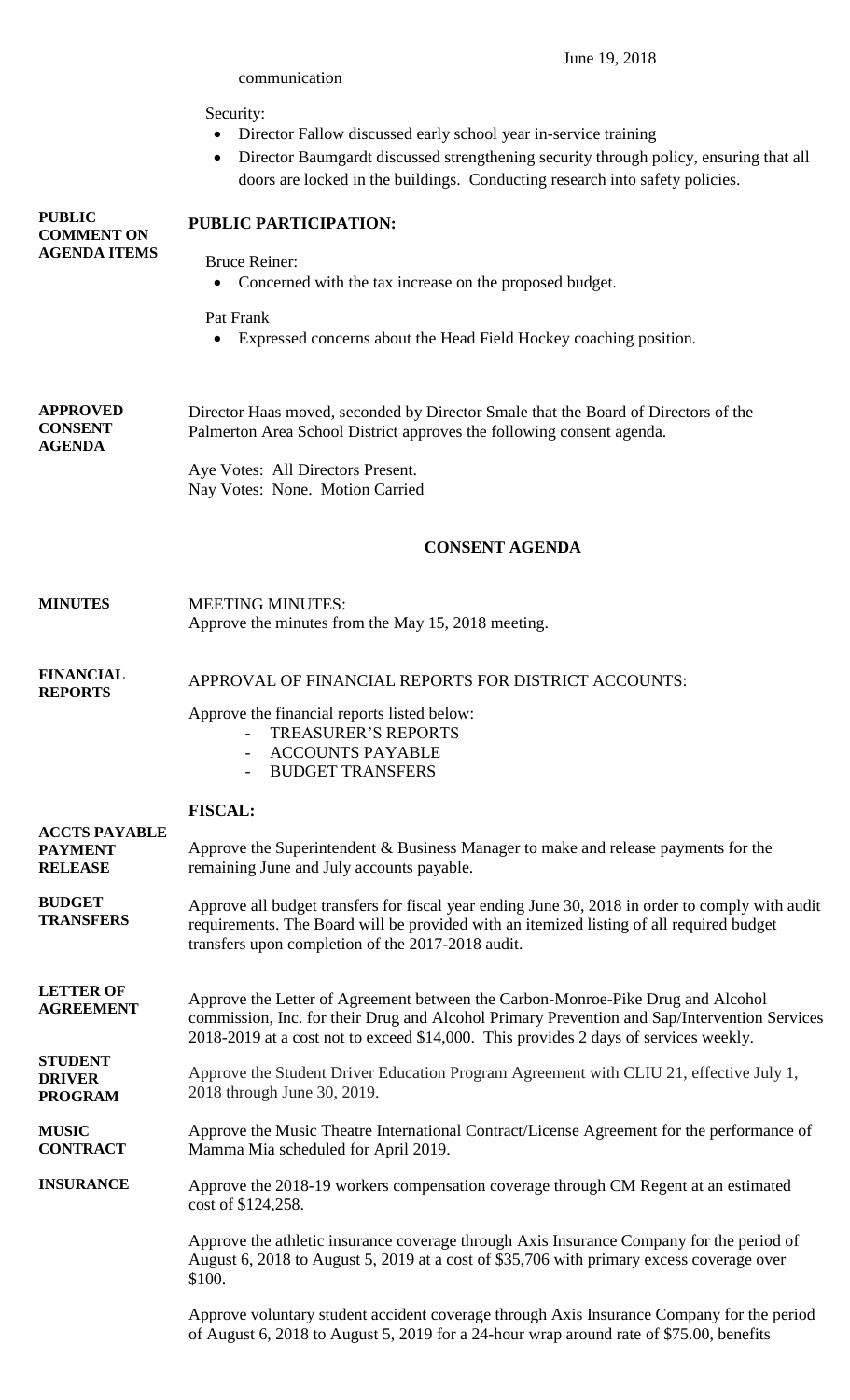|                                                           | June 19, 2018                                                                                                                                                                                                                                                    |  |  |  |  |
|-----------------------------------------------------------|------------------------------------------------------------------------------------------------------------------------------------------------------------------------------------------------------------------------------------------------------------------|--|--|--|--|
|                                                           | excluding all sports.                                                                                                                                                                                                                                            |  |  |  |  |
| <b>HOMESTEAD/</b><br><b>FARMSTEAD</b><br><b>EXCLUSION</b> | Approve the 2018-2019 homestead/farmstead taxable assessment exclusion of \$3,621 and the<br>homestead/farmstead tax exclusion of \$207.38.                                                                                                                      |  |  |  |  |
| <b>TAX</b><br><b>INSTALLMENT</b><br><b>RESOLUTION</b>     | Approve resolution #06.19.18 per the Real Estate Tax Universal Installment Payment Plan<br>Resolution, to use the following installment dates for the collection of the 2018 Real Estate<br>Taxes (enclosure).                                                   |  |  |  |  |
| <b>TAX DUPLICATES</b>                                     | Grant permission to release the 2018 Tax Duplicates to the respective tax collectors for the<br>fiscal year beginning July 1, 2018.                                                                                                                              |  |  |  |  |
| <b>DONATION</b>                                           | Approve a donation from the food truck sales at Spring Day from The Sticky Pig LLC in the<br>amount of \$60.00.                                                                                                                                                  |  |  |  |  |
| <b>DRAMA CLUB</b><br><b>AGREEMENT</b>                     | Approve the License/Rental Agreement with Theatre World Backdrops for the Drama Club<br>stage performance.                                                                                                                                                       |  |  |  |  |
|                                                           | PERSONNEL:                                                                                                                                                                                                                                                       |  |  |  |  |
| <b>TUITION</b><br><b>REIMBURSMENT</b>                     | Approve tuition reimbursement as submitted.                                                                                                                                                                                                                      |  |  |  |  |
| <b>TREASURER</b>                                          | Approve Joshua Smale as Treasurer of the Palmerton Area School Board, effective July 1,<br>2018 to June 30, 2018, at the rate of \$400.00.                                                                                                                       |  |  |  |  |
| <b>SUMMER</b><br><b>PROGRAM</b><br><b>FACILITATOR</b>     | Approve Andrew Remsing as summer program facilitator of the eBridges Course/Credit<br>Recovery Program for students in grades 7-12, at the rate of \$32/hr. Program to run June 20,<br>2018 to June 29, 2018, Monday through Thursday, two sessions 8:30-12 p.m. |  |  |  |  |
| <b>TENURE STATUS</b>                                      | Approve tenure status for the following teachers who have attained 3 years of satisfactory<br>performance ratings with the Palmerton Area School District:<br>• Lindsey Heinrich                                                                                 |  |  |  |  |
|                                                           | • Elizabeth Karb                                                                                                                                                                                                                                                 |  |  |  |  |
|                                                           | • Christopher Kimmel                                                                                                                                                                                                                                             |  |  |  |  |
|                                                           | · David O'Brien                                                                                                                                                                                                                                                  |  |  |  |  |
| <b>ESY STAFF</b>                                          | Approve the following ESY (Extended School Year) staff:<br>• Teachers: Shanna Koscinski, Don McGorry, and Marcy Zelinsky, Erin<br><b>Brown</b>                                                                                                                   |  |  |  |  |
|                                                           | • Instructional Aides: Christine King, Valerie Van Why, and Sabrina<br>Strausberger                                                                                                                                                                              |  |  |  |  |
|                                                           | • Nurse: Michelle Bisbing                                                                                                                                                                                                                                        |  |  |  |  |
|                                                           | • Speech: Tammy Hoffman                                                                                                                                                                                                                                          |  |  |  |  |
| <b>HS GERMAN</b><br><b>TEACHER</b>                        | Approve Susan Dellicker as HS German Teacher at Masters Step 2 (\$47,750), effective<br>August 28, 2018.                                                                                                                                                         |  |  |  |  |
| <b>ELEM SPEC ED</b><br><b>TEACHER</b>                     | Approve Tyler Svetik as Elementary Special Education Teacher at Bachelors Step 2<br>(\$46,250), effective August 28, 2018.                                                                                                                                       |  |  |  |  |
| <b>HS SPEC ED</b><br><b>TEACHER</b>                       | Approve Amanda Cappella as a HS Special Education Teacher at Masters Step 2 (\$47,750),<br>effective August 28, 2018.                                                                                                                                            |  |  |  |  |
| <b>HS AIDE</b>                                            | Approve Erin DeWitt as a HS Instructional aide, effective August 28, 2018 at the rate of<br>\$14.91/hour.                                                                                                                                                        |  |  |  |  |
| <b>ELEM TEACHER</b>                                       | Approve Brianna Bush as an Elementary teacher at Bachelors Step 2 (\$46,250), effective<br>August 28, 2018.                                                                                                                                                      |  |  |  |  |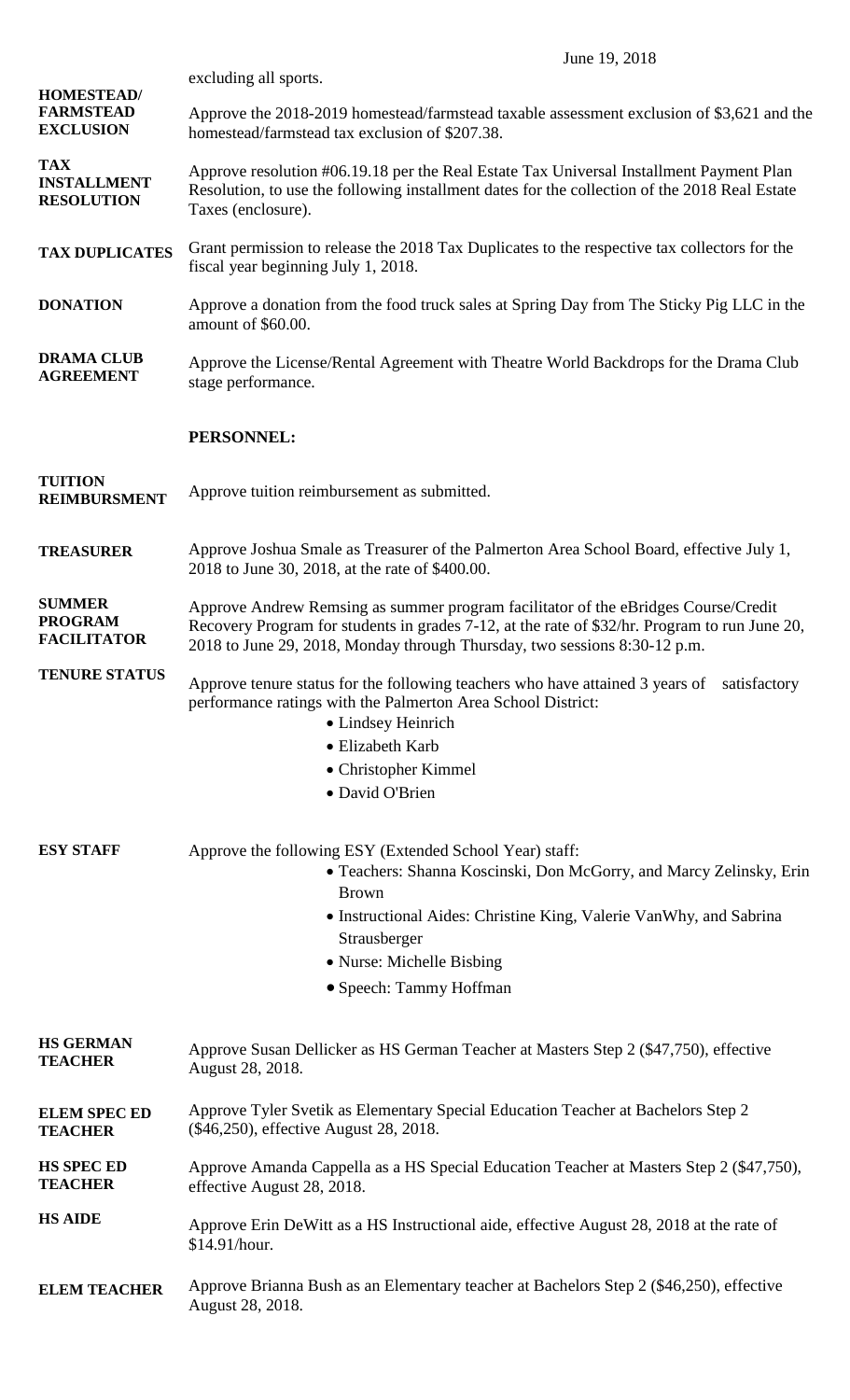June 19, 2018 **ELEM TEACHER ELEM TEACHER MENTOR TEACHERS SUMMER EMPLOYEES** Approve Adrienne Pelo as an Elementary teacher at Bachelors+24 Step 2 (\$46,750), effective August 28, 2018. Approve Kristina Himmelwright as an Elementary teacher at Bachelors Step 2 (\$46,250), effective August 28, 2018. Approve the following Mentor Teachers: 1. Katie Gilmartin for Tyler Svetik 2. Christine DeLong for Amanda Cappella 3. Jose Elivir for Susan Dellicker Approve the following summer employees at the rate of \$7.25/hour, 28 hours/week, effective Wednesday, June 20, 2018 and will end on Thursday, August 30, 2018: 1. Egan Bellesfield 2. Madison Finley 3. Lauren Markley

**CONFERENCE** Approve Ryan Kish to attend the School Board Secretaries conference at Kalahari Resort Poconos August 2-3, 2018.

## **OTHER:**

**SENIOR CLASS REQUIREMENTS COMPLETED FACILITIES CONTRACTS** Accept the status that the members of the senior class of 2018 have completed the graduation requirements set forth by the Pennsylvania Department of Education and the Board of Education of the Palmerton Area School District. (Enclosure) Approve the facilities contracts for the 2018-2019 school year. (Enclosure)

# **END OF CONSENT AGENDA**

### **FISCAL:**

### **2018-2019 BUDGET APPROVAL** Director Haas moved, seconded by Director Baumgardt that the Board of Directors of the Palmerton Area School District to approve the approve the Palmerton Area School District General Operating Budget for the 2018-2019 fiscal year with a real estate tax levy of 57.2793 mills (a 0.5 mill increase over 2017-2018) with budgetary expenditures of \$32,666,021. The board also authorizes, as a part of the General Operating Budget adoption, the Section 679 Per Capita Tax of \$5.00: Act 511 Earned Income Tax of 1.00%; Act 511 Per Capita Tax of \$10.00: Act 511 Realty Transfer Tax of 1.00%; Local Services Tax of \$5.00. The Board reaffirms and reenacts all collection procedures that are applicable to the local service tax, Section 679 and 511 Per Capita tax and Act 511 Earned Income Tax, and Act 511 Realty transfer tax. For informational purposes: Sharing of certain taxes occurs as permitted by law: Per Capita --\$10.00 school district, \$5.00 municipality; Earned Income Tax --.5% school district, .5% municipality; Realty Transfer Tax -- .5% school district, .5% municipality; Local Services Tax --\$5.00 school district, \$47.00 municipality.

Aye Votes: Directors Baumgardt, Fallow Nay Votes: Director Gildner, Harry, Recker, Smale, Haas, Scherer, Paules. Motion Failed.

Director Scherer moved, seconded by Director Haas that the Board of Directors of Palmerton Area School District open the agenda to add a motion.

Aye Votes: All Directors Present. Nay Votes: None. Motion Carried.

Director Recker moved, seconded by Director Smale that the Board of Directors of the Palmerton Area School District to approve the approve the Palmerton Area School District General Operating Budget for the 2018-2019 fiscal year with a real estate tax levy of 56.7793 mills (no increase) with budgetary expenditures of \$32,666,021. The board also authorizes,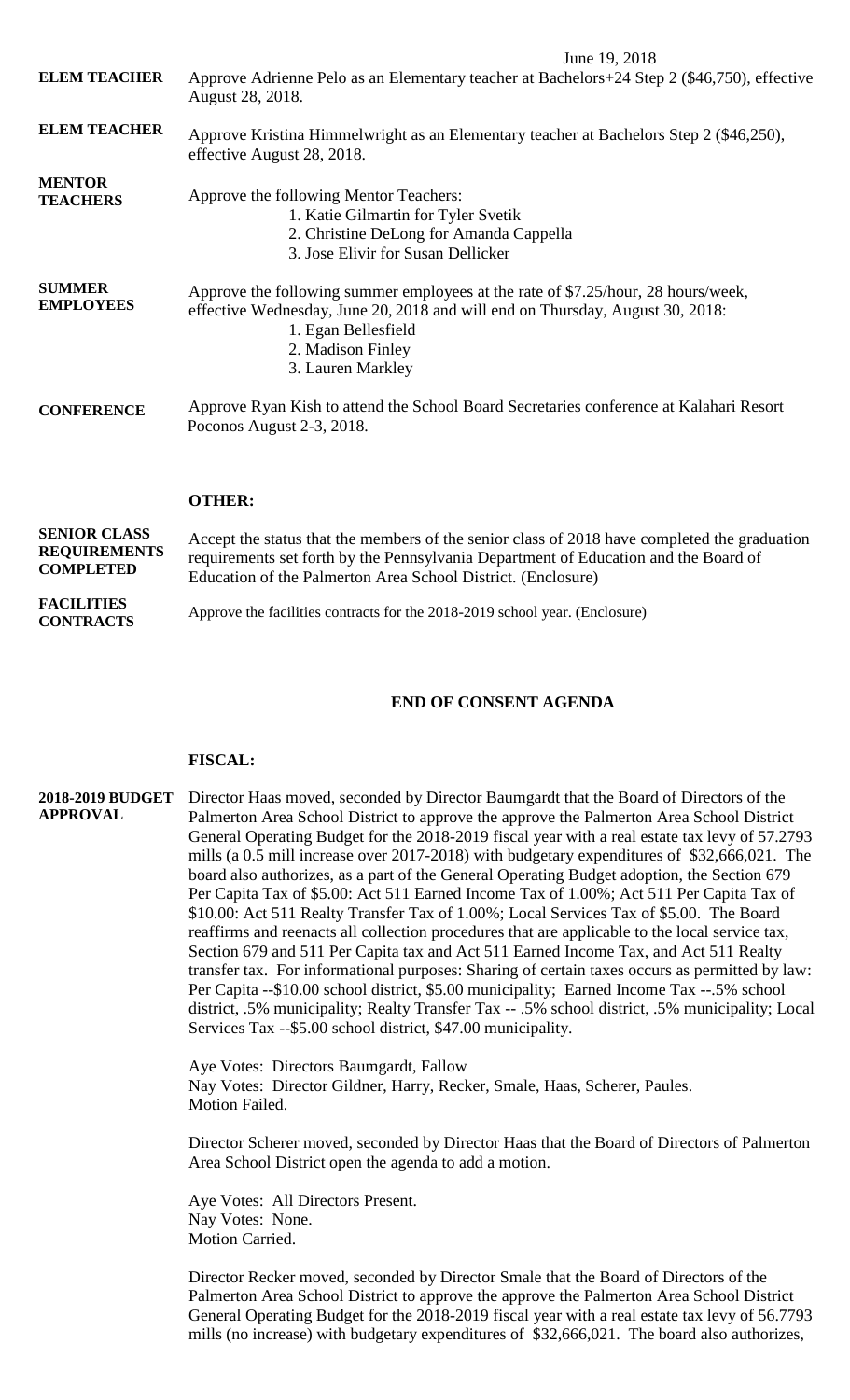## June 19, 2018

as a part of the General Operating Budget adoption, the Section 679 Per Capita Tax of \$5.00: Act 511 Earned Income Tax of 1.00%; Act 511 Per Capita Tax of \$10.00: Act 511 Realty Transfer Tax of 1.00%; Local Services Tax of \$5.00. The Board reaffirms and reenacts all collection procedures that are applicable to the local service tax, Section 679 and 511 Per Capita tax and Act 511 Earned Income Tax, and Act 511 Realty transfer tax. For informational purposes: Sharing of certain taxes occurs as permitted by law: Per Capita -- \$10.00 school district, \$5.00 municipality; Earned Income Tax --.5% school district, .5% municipality; Realty Transfer Tax -- .5% school district, .5% municipality; Local Services Tax --\$5.00 school district, \$47.00 municipality.

Aye Votes: All Directors Present. Nay Votes: None. Motion Carried.

#### **STOP LOSS INSURANCE** Director Haas moved, seconded by Director Recker that the Board of Directors of the Palmerton Area School District approve a 24% increase per member in Stop Loss Coverage for the 2018-19 fiscal year through Great Midwest Insurance Company. The per employee per month charge will be \$165.45 with a maximum per employee deductible set at \$125,000.

Aye Votes: All Directors Present. Nay Votes: None. Motion Carried

## **PERSONNEL:**

#### **ELEM TEACHER** Director Haas moved, seconded by Director Recker that the Board of Directors of the Palmerton Area School District to approve Rachel Harry as an Elementary teacher at Bachelors Step 2 (\$46,250), effective August 28, 2018.

Aye Votes: Director Gildner, Fallow, Baumgardt, Recker, Smale, Haas, Scherer, Paules. Nay Votes: None. Abstain: Director Harry. Motion Carried

#### **ASST. FOOTBALL COACH** Director Smale moved, seconded by Director Haas that the Board of Directors of the Palmerton Area School District approve Logan Lesher as Assistant Football Coach for the 2018-19 school year with a \$3,996 Stipend.

Ave Votes: Director Gildner, Fallow, Baumgardt, Harry, Recker, Smale, Haas, Paules. Nay Votes: None. Abstain: Director Scherer. Motion Carried.

#### **VOLUNTEER SOFTBALL COACH** Director Harry moved, seconded by Director Haas that the Board of Directors of the Palmerton Area School District to approve Bryan Recker as Volunteer Softball Coach for the 2018-19 school year.

Aye Votes: Director Gildner, Fallow, Baumgardt, Harry, Smale, Haas, Paules, Scherer. Nay Votes: None. Abstain: Director Recker. Motion Carried.

### **COACHES**

Director Smale moved, seconded by Director Haas that the Board of Directors of the Palmerton Area School District approve the following coaches for the 2018-19 school year:

| <b>Matt Guedes</b>    | <b>Volunteer Football Coach</b>       |                 |
|-----------------------|---------------------------------------|-----------------|
| <b>Zach Freed</b>     | <b>Volunteer Football Coach</b>       |                 |
| <b>Rich Roselli</b>   | <b>Head Boys Soccer Coach</b>         | \$4,014 Stipend |
| <b>Tyler Michlik</b>  | <b>Asst. Boys Soccer Coach</b>        | \$2,636 Stipend |
| Craig Rosenberger     | <b>Volunteer Girls Soccer Coach</b>   |                 |
| Amy Mertz             | Jr. High Cheerleading Advisor         | \$1,228 Stipend |
| <b>Matt Guedes</b>    | Volunteer Strength/Conditioning Coach |                 |
| Maurice Moore         | Asst. Boys Basketball Coach           | \$3,996 Stipend |
| Paul McCrone          | Asst. Girls Basketball Coach          | \$3,996 Stipend |
| Tori Gollie           | <b>Volunteer Softball Coach</b>       |                 |
| <b>Brian Taschler</b> | <b>Head Baseball Coach</b>            | \$4,014 Stipend |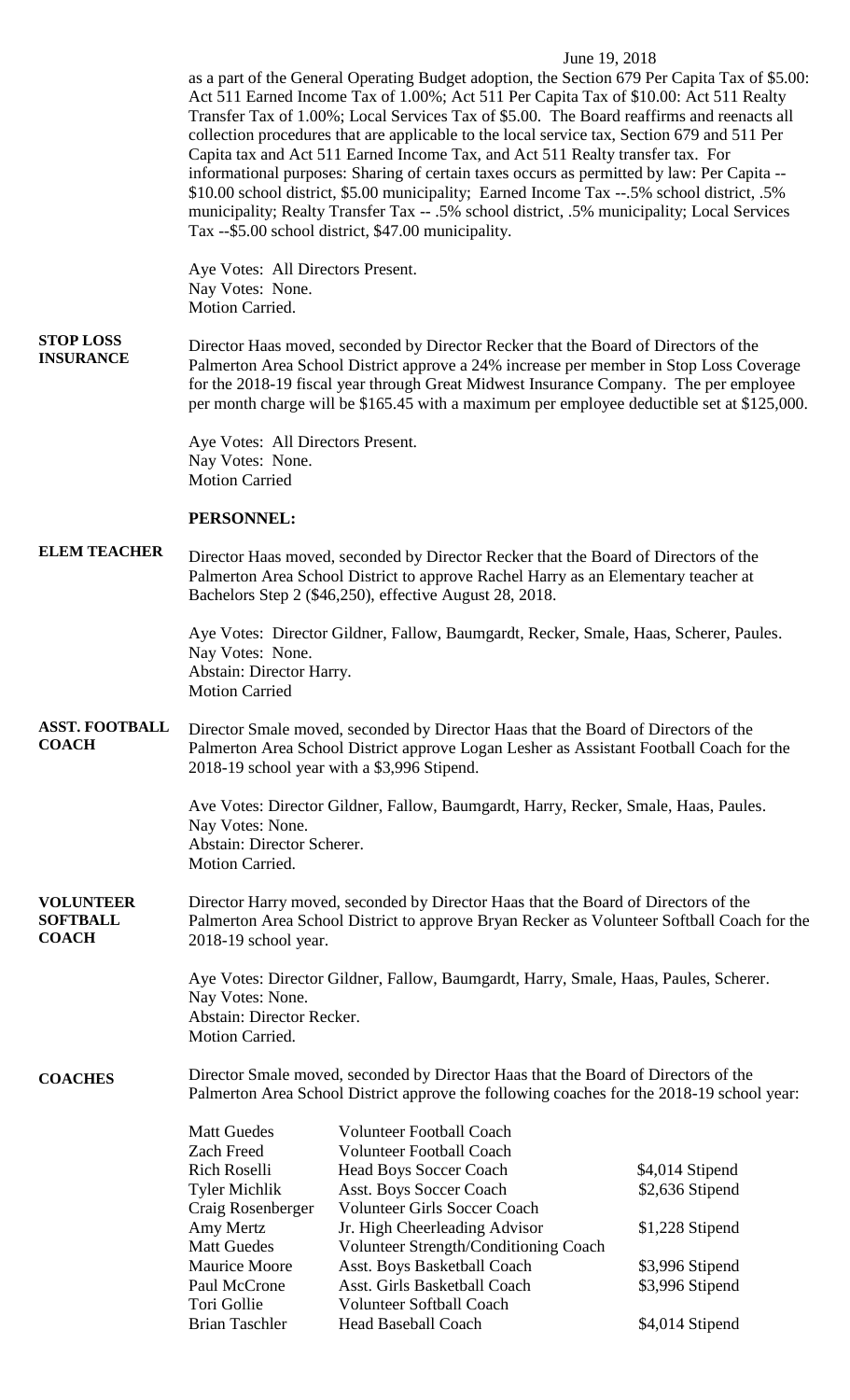|                                                                              |                                                                                                                                                                                                                             |                                                                                                                                                                                                                                               | June 19, 2018                                                                               |  |  |
|------------------------------------------------------------------------------|-----------------------------------------------------------------------------------------------------------------------------------------------------------------------------------------------------------------------------|-----------------------------------------------------------------------------------------------------------------------------------------------------------------------------------------------------------------------------------------------|---------------------------------------------------------------------------------------------|--|--|
|                                                                              | Justin Petersen<br>Kelly Bollinger<br>Mike Netznik<br>Lee Kuntz                                                                                                                                                             | Asst. Baseball Coach<br>Asst. Baseball Coach<br><b>Volunteer Baseball Coach</b><br><b>Volunteer Baseball Coach</b>                                                                                                                            | \$2,636 Stipend<br>\$2,636 Stipend                                                          |  |  |
|                                                                              | <b>Steven Serfass</b><br>Mike Gombert<br>Fran Gough<br>Jim Hay<br>Wynnie Cseh<br>Dwight Henninger                                                                                                                           | <b>Volunteer Baseball Coach</b><br><b>Head Track Coach</b><br><b>Asst. Track Coach</b><br>Asst. Track Coach<br>Asst. Track Coach<br><b>Asst. Track Coach</b>                                                                                  | \$4,014 Stipend<br>\$2,636 Stipend<br>\$2,636 Stipend<br>\$2,636 Stipend<br>\$2,636 Stipend |  |  |
|                                                                              | <b>Tyrone Lewis</b><br>Kyle Porembo<br>Randi Freed<br><b>Michael Martinez</b><br><b>Austin Cseh</b><br>Melissa Martinez<br>Kerri Jahelka<br>Zack Svetik                                                                     | 1/2 Asst. Track Coach<br>3/4 MS Track Asst. Coach<br>3/4 MS Track Asst. Coach<br><b>Volunteer Track Coach</b><br><b>Volunteer Track Coach</b><br><b>Volunteer Track Coach</b><br><b>Volunteer Track Coach</b><br><b>Volunteer Track Coach</b> | \$1,318 Stipend<br>\$1,977 Stipend<br>\$1,977 Stipend                                       |  |  |
|                                                                              | Aye Votes: All Directors Present.<br>Nay Votes: None.<br>Motion Carried.                                                                                                                                                    |                                                                                                                                                                                                                                               |                                                                                             |  |  |
|                                                                              | Director Scherer moved, seconded by Director Haas that the Board of Directors of Palmerton<br>Area School District open the agenda to add a motion.                                                                         |                                                                                                                                                                                                                                               |                                                                                             |  |  |
|                                                                              | Aye Votes: All Directors Present.<br>Nay Votes: None.<br>Motion Carried.                                                                                                                                                    |                                                                                                                                                                                                                                               |                                                                                             |  |  |
| <b>COACHES</b><br><b>REMOVED FROM</b><br><b>AGENDA</b>                       | Director Paules moved, seconded by Director Harry that the Board of Directors of the<br>Palmerton Area School District remove all softball and field hockey coaches from the agenda.                                        |                                                                                                                                                                                                                                               |                                                                                             |  |  |
|                                                                              | Aye Votes: All Directors Present.<br>Nay Votes: None.<br>Motion Carried.                                                                                                                                                    |                                                                                                                                                                                                                                               |                                                                                             |  |  |
| <b>VOLUNTEER</b><br><b>SOFTBALL</b><br><b>COACH</b>                          | Director Gildner moved, seconded by Director Harry that the Board of Directors of the<br>Palmerton Area School District retroactively table Mr. Recker's hiring as Volunteer Softball<br>Coach for the 2018-19 school year. |                                                                                                                                                                                                                                               |                                                                                             |  |  |
|                                                                              | Aye Votes: All Directors Present.<br>Nay Votes: None.<br>Motion Carried.                                                                                                                                                    |                                                                                                                                                                                                                                               |                                                                                             |  |  |
|                                                                              | <b>OTHER:</b>                                                                                                                                                                                                               |                                                                                                                                                                                                                                               |                                                                                             |  |  |
| <b>POLICY #809 –</b><br><b>FOOD SERVICES</b>                                 | Director Smale moved, seconded by Director Recker, that the Board of Directors of the<br>Palmerton Area School District amend the motion accept the second reading and approve<br>#809 – Food Services Policy.              |                                                                                                                                                                                                                                               |                                                                                             |  |  |
|                                                                              | Aye Votes: All Directors Present.<br>Nay Votes: None.<br>Motion Carried.                                                                                                                                                    |                                                                                                                                                                                                                                               |                                                                                             |  |  |
| <b>POLICY #249 –</b><br><b>BULLYING /</b><br><b>CYBER</b><br><b>BULLYING</b> | Director Haas moved, seconded by Director Gildner, that the Board of Directors of the<br>Palmerton Area School District approve policy #249 – Bullying/Cyber Bullying                                                       |                                                                                                                                                                                                                                               |                                                                                             |  |  |
|                                                                              | The board had a brief discussion regarding the language of policy #249.                                                                                                                                                     |                                                                                                                                                                                                                                               |                                                                                             |  |  |
|                                                                              | Aye Votes: None.<br>Nay Votes: All Directors Present.<br><b>Motion Failed</b>                                                                                                                                               |                                                                                                                                                                                                                                               |                                                                                             |  |  |
| <b>PUBLIC</b>                                                                |                                                                                                                                                                                                                             |                                                                                                                                                                                                                                               |                                                                                             |  |  |

**COMMENT**

**PUBLIC PARTICIPATION:**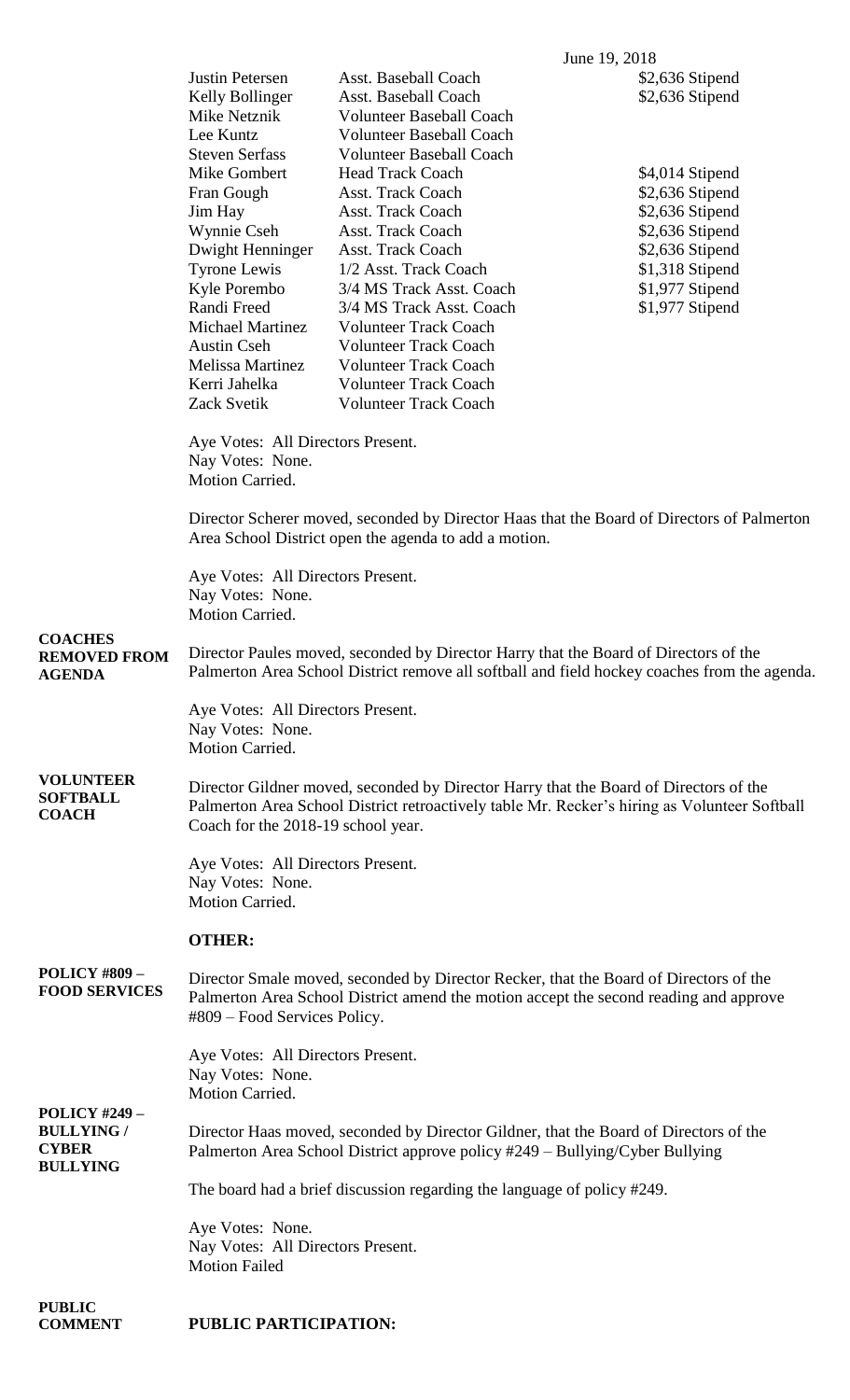Jeff Henry:

- Spoke in support of Mrs. Husar.
- Questioned keeping someone on staff that has accusations against them.

Doris Zellers:

- Questioned posting of Board Secretary position and vagueness of board minutes.
- Questioned the performance of the superintendent on the Website.

Audrey Larvey:

 Gave report on LCCC, read achievements of Palmerton Grads, softball was regional champs, finished  $6<sup>th</sup>$  in the nation.

Mr. Tom Smelas:

- Emailed document to board highlighting happenings in the high school.
- Passed out yearbooks to board members.

# **FOR THE GOOD OF THE ORDER:**

Director Fallow:

- Attended workshop via phone from California during a visual presentation.
- Would like to amend policy for when board members participate remotely, should be given handouts.

Director Gildner:

- Questioned the non-hiring softball and field hockey coaches and how it will interfere with practices? Mr. Engler stated that some athletic activity happens over the summer and the August workshop could be a special meeting for hiring.
- **FIELD HOCKEY COACH** Director Gildner moved, seconded by Director Haas to hire Pat Frank as Head Field Hockey Coach for the 2018-19 school year.

Aye Votes: All Directors Present. Nay Votes: None. Motion Carried.

Director Harry:

Introduced Rachel Harry and congratulated all new hires.

Terri Roselli:

Questioned the hiring of head coaches.

Director Recker:

 Questioned why softball was tabled? Director Scherer stated that some board members have questions on procedures.

Audrey Larvey:

• Questioned the hiring process.

Lori Nemeth:

Questioned the interview process and the hiring of Pat Frank.

Deb Frohnheiser:

Questioned the soliciting of letters from parents and officials to be hired.

Fran Carzo:

• Thanked board for confidence in Mr. Kern.

**ADJOURNMENT** Director Smale moved, seconded by Director Baumgardt that the Board of Directors of the Palmerton Area School District adjourn the meeting at 8:18 PM.

> Aye Votes: All Directors Present Nay Votes: None. Motion Carried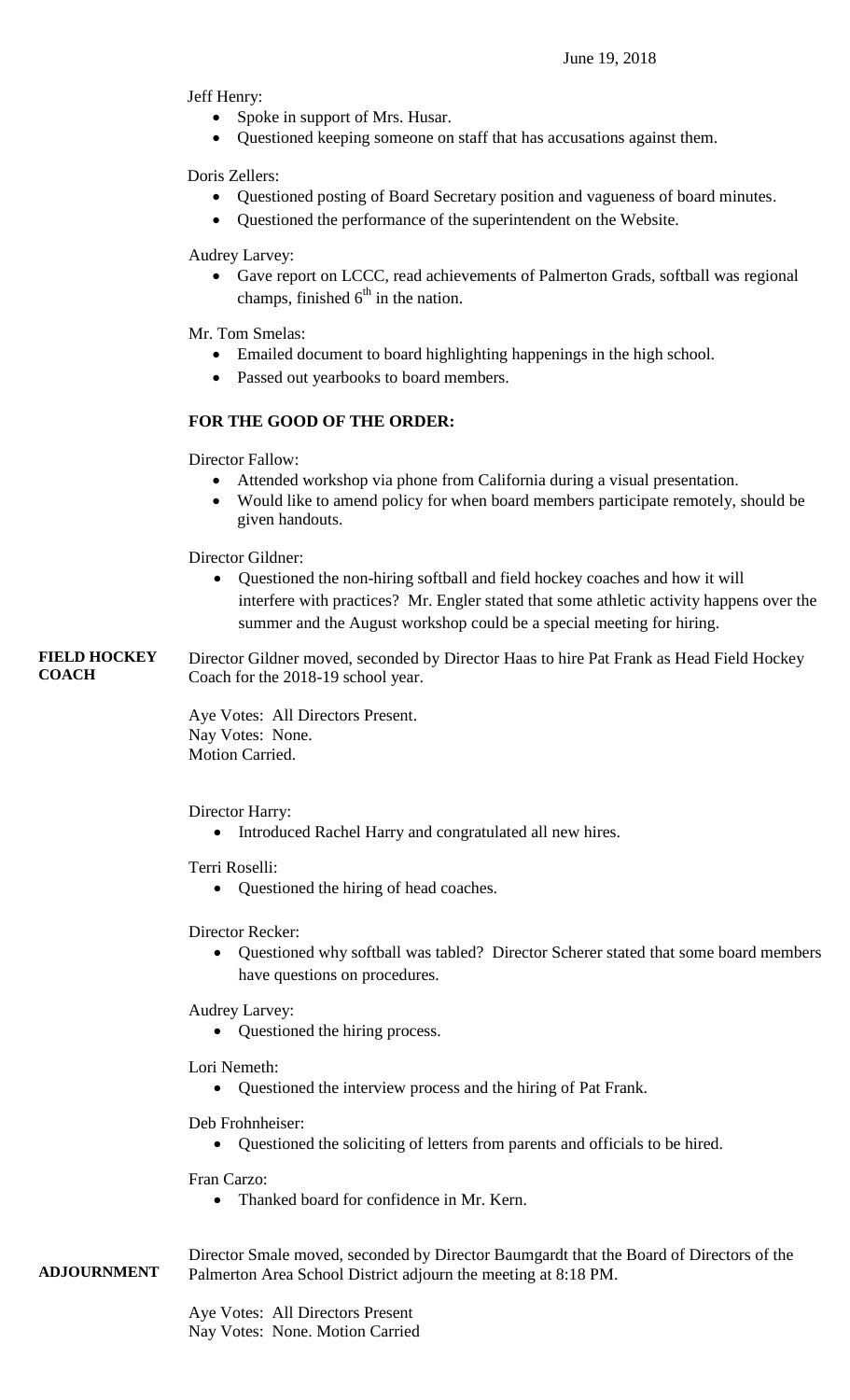Respectfully submitted,

 Ryan P. Kish Board Secretary